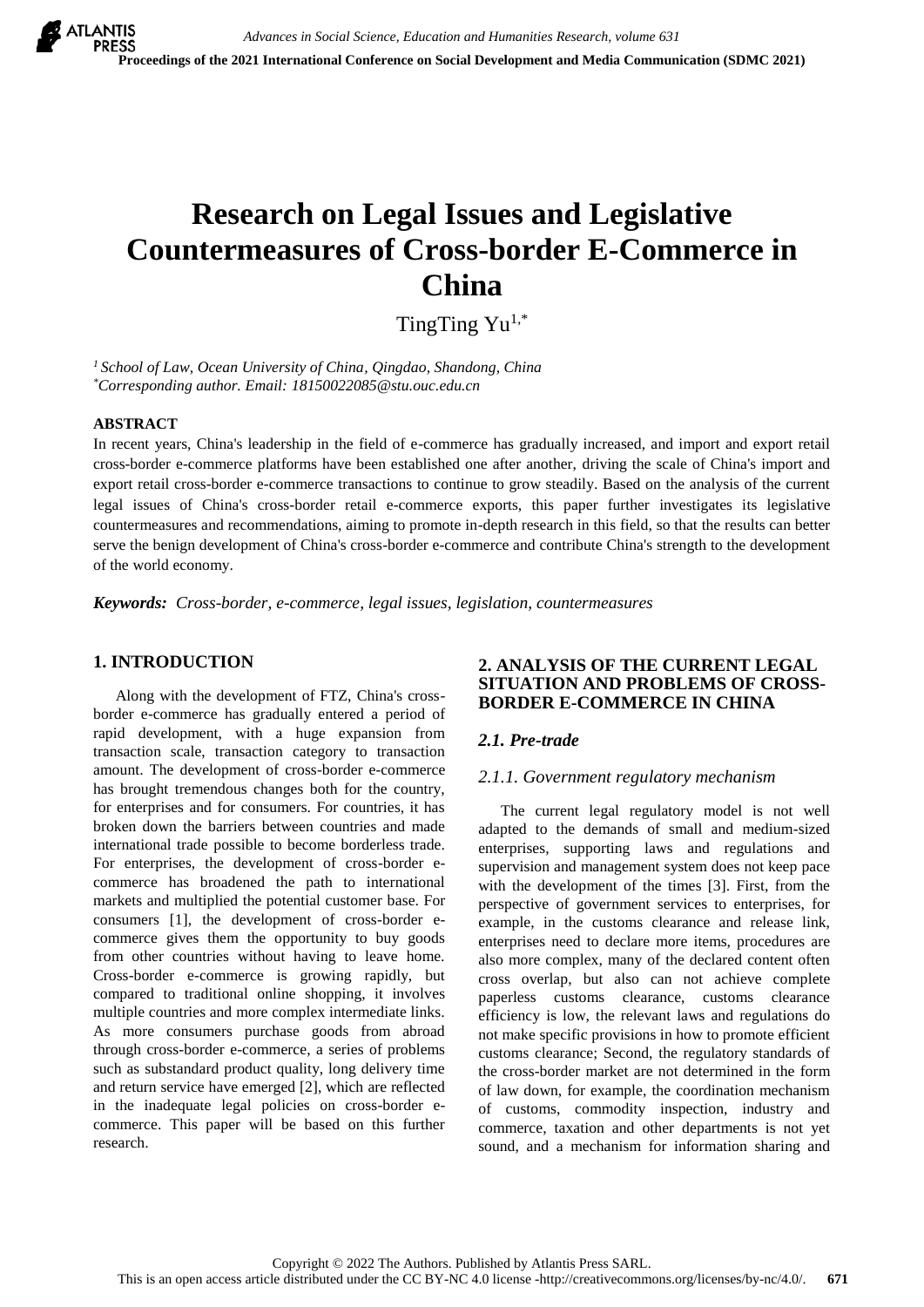efficient supervision among competent governments has not yet been established, and there are inconsistencies in the documents of a normative nature formulated by various departments.

# *2.1.2. Market access and platform regulation*

Market access and platform regulation is mainly the legislative regulation of the identity and credit recognition of the market subjects, platform access, platform rule-making, and management of trading subjects [4]. The Measures for the Administration of Network Transactions stipulate the information that natural persons should provide to the platform for transactions through network third-party platforms and the information that legal persons need to disclose on the home page of the network, and provide certain protection for the legitimate rights and interests of consumers [5]. The platforms mainly monitor the transactions in real time according to the rules they set and reasonably resolve the disputes according to the corresponding countermeasures introduced. However, at present, China has not introduced a set of specialized and strict laws and regulations for the management of cross-border platforms.

## *2.1.3. Information Security Protection*

In terms of information security protection, China has not yet introduced a national law on data privacy protection, and the legislation for the protection of personal information on the Internet is mainly scattered in the "Electronic Signature Law", "Tort Liability Law", "Public Security Management Punishment Law" and other sectoral laws.

# *2.2. Trading session*

#### *2.2.1. Payment and Settlement*

There are various payment methods for international trade, and with the development of cross-border ecommerce retail model, the use of third-party online payment platforms such as Paypel and Ali Secure Payment is becoming more and more common. Thirdparty payment refers to the use of non-bank third-party institutions to connect banks, sellers and consumers by using the credit guarantee and technical guarantee functions of payment platforms to realize monetary payment and flow, settlement and other functions for each subject. Cross-border third-party payment is a new industry that has emerged in response to the rapid development of the cross-border e-commerce retail industry, and the payer and receiver of its funds are generally not in the same country [6]. As an important support link for the development of cross-border ecommerce and a highly promising growth point for the financial industry, it has developed relatively rapidly in recent years, and there is a greater need to regulate its unreasonable phenomenon by legal means.

## *2.2.2. Logistics and Circulation*

In general, the logistics mode of cross-border ecommerce retail export should be adapted to the characteristics of "small volume, multi-frequency and low amount" of parcels. At present, among the relevant documents issued in the field of logistics and circulation, "Opinions on Accelerating the Development of E-commerce in Circulation" puts forward the development goals of cross-border e-commerce logistics; "Opinions on Implementing Policies to Support Cross-border E-commerce Retail Exports" puts forward relevant solutions in the field of circulation such as customs, inspection and quarantine; "Announcement on Supervision of Goods and Articles Imported and Exported in Cross-border Trade The corresponding requirements are put forward for various aspects of import and export supervision of cross-border items, especially in the areas of enterprise registration and filing, cargo management, etc. In view of the analysis of the above prior regulatory documents, there are still many problems that need to be solved in the legal and regulatory aspects.

## *2.2.3. Taxation*

At present, China mainly relies on the Customs Law, the Personal Income Tax Law, the Tax Collection and Administration Law and other laws to implement the taxation of cross-border e-commerce. The Announcement on Matters Relating to the Supervision of Inbound and Outbound Goods and Articles for Cross-border Trade in Electronic Commerce published by China Customs stipulates the conditions for the tax exemption procedures for enterprises' "goods list" and individuals' "articles list" [7]. The Notice on Adjustment of Management Measures for Inbound and Outbound Personal Postal Items stipulates the tax exemption standards for goods sent by individuals to different countries and regions, as well as the return of goods exceeding the limit for non-personal use or customs clearance procedures as required for goods. The Opinions on Implementing Policies Related to Supporting Cross-border E-commerce Retail Exports specifically proposes to develop a new taxation system for Chinese cross-border export enterprises and to develop policies on export tax rebates, value-added tax and tax exemption conditions for the subject by the taxation bureau, the Ministry of Finance and other relevant departments. The Notice on Taxation Policies for Cross-border E-Commerce Retail Exports proposes relevant taxation rules on the conditions for refund and exemption of consumption tax, VAT, etc. for exporters. However, on the whole, these laws tend to be broad and cannot yet effectively adapt to the development of the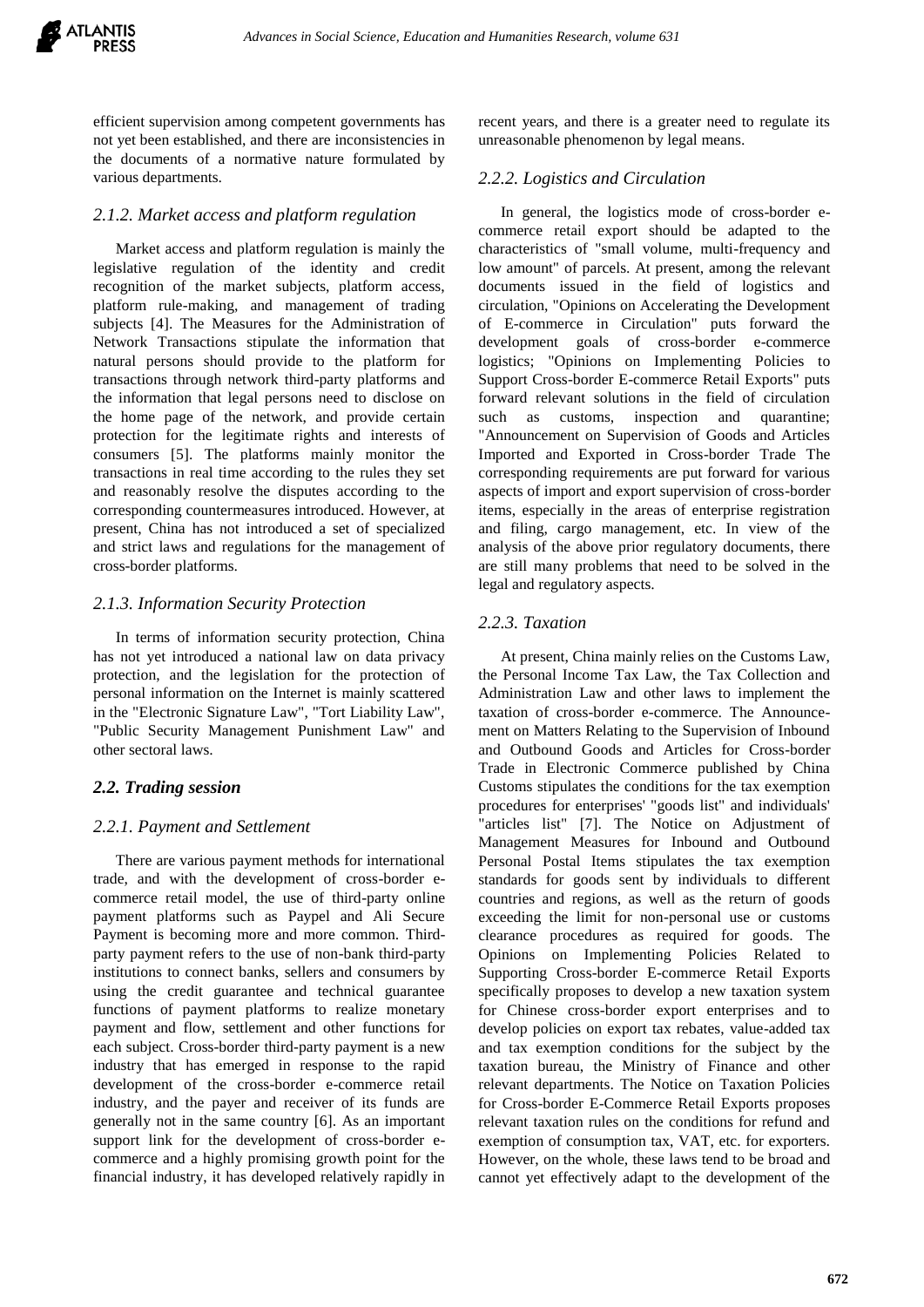

new economy, and China has not yet promulgated any tax laws specifically for cross-border e-commerce exports.

## *2.3. Post-trade*

#### *2.3.1. Intellectual Property Disputes*

When conducting cross-border transactions, infringement of trademark rights, patent rights and copyrights are often encountered, leading to intellectual property disputes. China, as the original world's major manufacturing production and OEM country, had a lot of copycat products and repeatedly encountered intellectual property infringement problems [8]. The explosive development of cross-border e-commerce conforms to the development trend of the times, but is also related to its relatively low entry threshold, which has led to the uneven quality of many products on the platform and frequent incidents of counterfeiting or causing foreign intellectual property disputes. On the one hand, this reflects the lack of understanding of the concept of branding development of Chinese products and the IPR protection system in the target market when they go abroad. On the other hand, the imperfection of the law in the field of IPR may not be a deterrent for Chinese cross-border exporters and encourage their violations.

#### *2.3.2. After-sales disputes*

As disputes in cross-border e-commerce often arise between transaction subjects of two countries, and China currently lacks relevant independent laws to deal with cross-border electronic disputes, when disputes arise, they can generally only be resolved by invoking relevant legal provisions already in place in China. In terms of substantive law, the "Measures for the Administration of Internet Transactions" requires platforms to play a role in dispute resolution, and platforms should build their own dispute resolution and rights maintenance systems, participate in mediating disputes and support consumers to defend their legitimate rights and interests [9]. The Contract Law also contains relevant provisions involving dispute handling, of which Article 126(1) provides that parties to a foreign-related contract may choose for themselves the relevant law applicable to the resolution of the dispute. In terms of procedural law, the Law on the Application of Foreign-related Civil Relations Law provides that the parties in a foreign-related dispute may choose the law to be used by themselves, and also gives some explanations on the exceptions, in particular, the attribution of intellectual property rights in the dispute is also provided for [10]. In terms of after-sales disputes, although the overall law is relatively sound, there is a lack of after-sales protection system for consumers, and

the law is unclear about the responsibility of the platform.

## **3. RESEARCH ON LEGISLATIVE BASIS**

#### *3.1. Purpose of Legislation*

The purpose of the legislation is to effectively regulate the behavior and the steps of the whole process of the cross-border e-commerce retail export industry, to combat information leakage, infringement of intellectual property rights, tax evasion, counterfeiting and sale of fakes and other behaviors that harm the interests of all parties; to effectively mediate transaction disputes, avoid payment and other risks, to protect all participating parties to enjoy certain rights and actively fulfill the relevant obligations; to jointly maintain market fairness, protect the legitimacy of the relevant interests and claims, and take measures to promote trade facilitation, so that it will develop in a more standardized and rational direction; and to create a good environment for China's cross-border e-commerce retail export industry.

#### *3.2. Legislative Principles*

Legislation in the field of cross-border e-commerce retail export in China should uphold the principles of safeguarding national interests, fairness and impartiality, and focusing on efficiency. As the subjects of crossborder trade involve transactions across countries, national interests should be safeguarded without violating international rules, for example, international tax jurisdiction and territoriality should be adhered to in terms of tax laws. At the same time, each type of group should be treated fairly and impartially, for example, Class B and Class C sellers should be taxed together. In specific operations, attention should be paid to efficiency, for example, the coordination and unification of various departments and data sharing should be enhanced to improve customs clearance efficiency.

### **4. LEGISLATIVE COUNTERMEASURES RESEARCH AND RECOMMENDATIONS**

In 2013, the EU Joint Research Center had pointed out in the Study Report on the Drivers and Impediments of Cross-border E-Commerce released that the absence of relevant laws and regulations would lead to the unavailability of cross-border e-commerce disputes, increase the difficulty of operation and hinder its development, so the relevant legislative work should be carried out in a timely manner. According to the practice of cross-border e-commerce in China and the problems that arise in its development, relevant laws, regulations, rules and treaties should be formulated in various aspects to implement the legislative work, and the relevant provisions of international organizations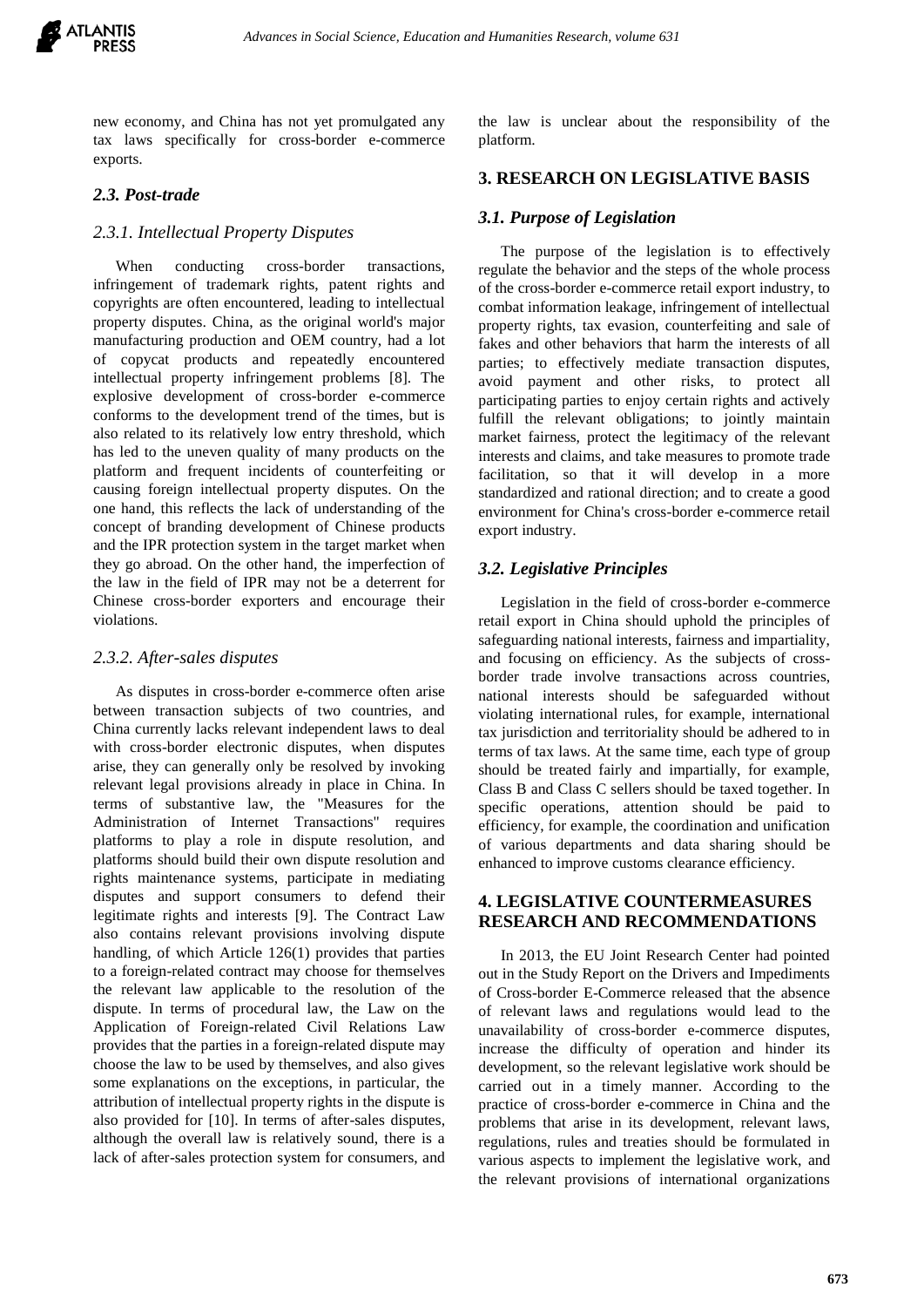such as WTO should be effectively used to resolve disputes. As cross-border e-commerce retail export involves various aspects such as market access, payment, taxation and after-sales, each aspect has its own legal issues specificity, while each aspect also has universal common problems. Therefore, based on the compreh-ensive analysis of the above-mentioned parts, the following suggestions on the legislation of crossborder e-commerce retail export are proposed.

# *4.1. Update legal terms*

First, a trial single law, revision of the original legal provisions or new judicial interpretation should be introduced. Due to the rapid development of crossborder e-commerce and its special characteristics, consideration can be given to the formulation of a single law to adapt to its development characteristics or through the timely revision of relevant laws, the introduction of new judicial interpretation to deal with the contradiction that the lagging nature of the law can not keep pace with the development of cross-border ecommerce. For example, all the contents related to cross-border e-commerce business (market access and withdrawal of cross-border enterprises, cross-border intellectual property protection, cross-border dispute resolution mechanism, product quality standard determination, cross-border payment and logistics, cross-border data messages and electronic contracts, etc.) can be incorporated into a new cross-border ecommerce law, so that there is a law to follow when problems arise in the field of cross-border e-commerce. Due to the rapid development of cross-border ecommerce, there is always a certain lag in the formulation of laws and regulations, which requires China to continuously amend and improve its legislation on cross-border e-commerce. For example, the legal effect of data messages is clarified in the Contract Law, computer crime-related crimes are added to the Criminal Law, and in the regulation of product quality in the field of cross-border e-commerce exports, the Product Quality Management Law can be amended to provide a legal basis for cross-border product quality disputes by adding and deleting relevant articles. Speeding up the formulation of a single law in the field of cross-border e-commerce and amending the existing regulations is the future development trend of China's cross-border ecommerce legislation.

# *4.2. Participation in international rule-making*

Second, China should actively participate in the formulation of international rules for cross-border ecommerce, and should conform to the international legal framework when dealing with legal disputes. Since cross-border e-commerce involves cross-border trade with various countries around the world, the nature of trade is foreign-related, and international trade rules are bilateral or multilateral, so China needs to take international trade rules into consideration when formulating laws and regulations on cross-border ecommerce, try to conform to the adaptability of trade rules and international treaties, and conform to the laws and regulations under the relevant framework, and constantly strengthen regulatory exchanges and cooperation with various countries and regions. In addition, we should continue to strengthen regulatory exchanges and cooperation with countries and regions, actively participate in multilateral negotiations and international rules and treaties related to cross-border ecommerce, and discuss with countries to promote the development of global cross-border e-commerce international dispute resolution mechanism and the establishment of international regulatory models. At the same time, we should strengthen the interpretation of international law such as the WTO's Agreement on Trade in Services, improve China's legal system of cross-border trade in services, optimize the international interpretation of existing laws; and draw on the general rules of the United Nations Commission on International Trade Law on e-commerce legislation to develop a legal system suitable for China's cross-border e-commerce.

## *4.3. Legislation defines rights and obligations*

Third, the rights and obligations of each subject should be clarified. Cross-border e-commerce retail export disputes involving all parties involved, so the first thing is to clarify the rights and obligations of the main body of the market. To inspection and quarantine obligations of the subjects, for example, consumers shall have the obligation not to buy goods prohibited from entering or leaving the country; third-party platform shall have the implementation of supervision of ecommerce enterprises and regular reasonable review of goods obligations; enterprises shall have the product information to the relevant departments for the record, when the product problems active recall obligations; fourth-party service providers, especially for sellers to provide customs clearance services such as customs inspection logistics company Should have the obligation to check whether the goods comply with the relevant provisions before sealing the package.

# *4.4. In conjunction with general law legislation*

Fourthly, the principle legal provisions and general legal provisions should be used in conjunction with each other. This requires more principle clauses to be set in the process of e-commerce legislation to be used in conjunction with general clauses to regulate business activities. This is because the principle clauses do not stipulate the specific specification content, but ensure the correctness of the development direction of crossborder e-commerce in the process of its development,